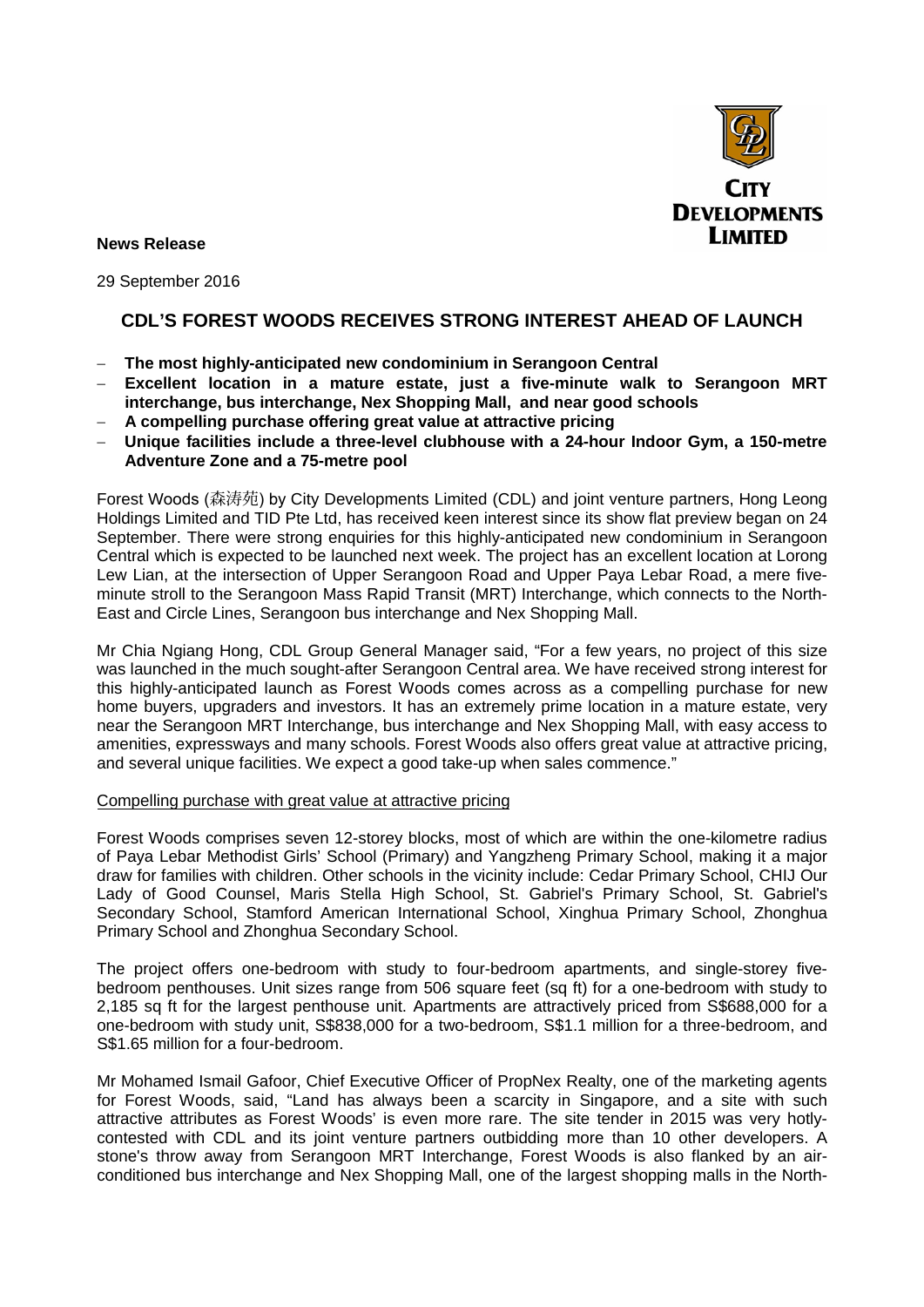East corridor. With its unique offerings and attractive pricing, it is no surprise that Forest Woods has received strong interest."

#### Redefining lifestyles with many unique facilities

Nestled within Forest Woods' lushly landscaped sanctuary is a plethora of over 60 facilities, including a 75-metre pool, and a Welcome Lobby with a Wi-Fi Lounge and fee-based Residential Services such as dry cleaning and laundry, housekeeping, private chef, party and event management, personal trainers and pet care services, among others.

Residents will also have exclusive access to a three-level clubhouse with a 24-hour Indoor Gym, which provides oxygenated water to keep fitness aficionados rejuvenated. The clubhouse also includes a Gourmet Hall that comes with a well-equipped kitchenette, Function Hall, Karaoke/Screening Lounge, Reading Lounge and Games Lounge.

There is a 150-metre Adventure Zone where children can zip through the air on the Flying Fox, splash around and cool down at the Kids' Pool or Play Slide. Both children and the young at heart can engage with their sense of sight, sound and smell at the four Sensory Garden Pods – Whistling Garden Pod, Colourful Garden Pod, Herbs Garden Pod and Scent Garden Pod. Residents can also partake in leisure activities at four more Recreation Pods – BBQ Party Pod, Teppanyaki Dining Pod, Urban Farming Pod and Pets' Play Pod.

#### Flexible layout and finishes for different lifestyles

Catering to varied lifestyle requirements, select units offer the option to customise rooms with flexible layout and configurations. For example, the Open Study concept is suitable for parents who wish to supervise their children from any part of the home. The Ensuite Study concept is ideal for working professionals who prefer to work in the comfort and privacy of his or her expanded bedroom. For fashionistas who need space for their trove of beloved items, they may opt for the Walk-in Wardrobe concept.

Home owners of all units are given a choice of either a warm or cool colour scheme for the finishes, accompanied with the finest in branded kitchen appliances from Bosch and bathroom fittings from Grohe.

## Making life better with smart home technology

Forest Woods leverages smart home technology to make life better in tangible yet subtle ways. All units will be equipped with:

- Smart Home Center Lite to easily control smart devices and sensors installed;
- Smart Door Sensor to monitor the opening of doors for added security;
- Smart IP Camera to monitor what is happening at home when residents are away; and
- Smart Lighting Control and Air Conditioner Control to automate lights and air-conditioning remotely.

When Forest Woods is completed, residents can also add on the Smart Digital Lock, Smart Wall Plug, Smart Smoke Sensor, Smart Multimedia, Smart Roller Blind, and Smart Motion Sensor, for an additional cost.

The Forest Woods Sales Gallery, located along Serangoon Avenue 2, beside Nex Shopping Mall, is open from 10am to 7pm. Marketing agents for Forest Woods are ERA Realty, Huttons Asia and PropNex Realty. For enquiries, please call the sales hotline: (65) 6877 1818.

Please refer to the fact sheet enclosed for details on Forest Woods.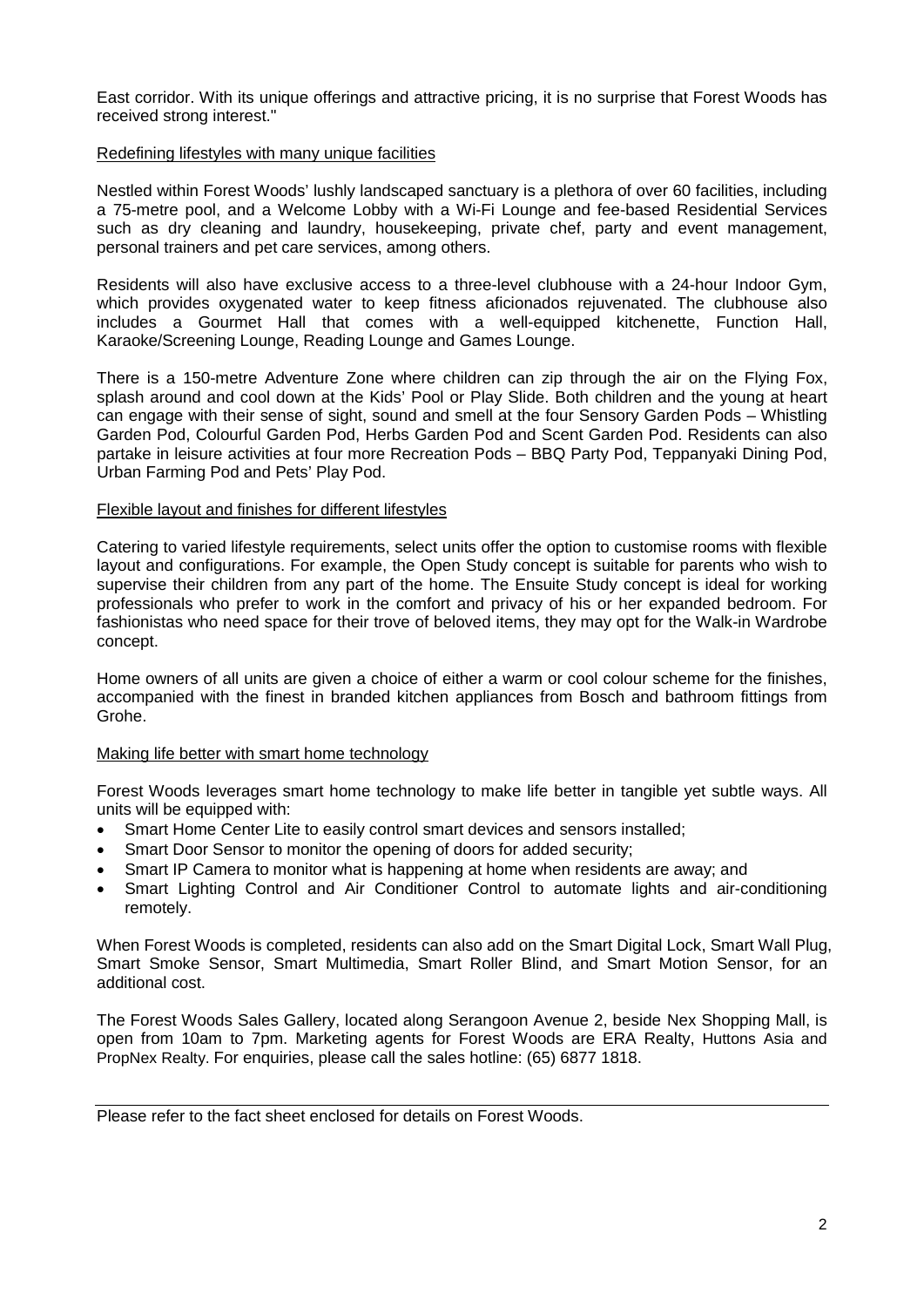For media enquiries, please contact:

Belinda Lee<br>Head, Investor Relations and Corporate Communications Head, Group Corporate Affairs Head, Investor Relations and Corporate Communications<br>City Developments Limited *(Regn No: 196300316Z)*

Tel: (65) 6428 9315<br>
Email: <u>belindalee@cdl.com.sg</u><br>
Email: <u>belindalee@cdl.com.sg</u> Email: belindalee@cdl.com.sg

Tan Hock Lee Senior Manager, Corporate Communications City Developments Limited<br>Tel: (65) 6428 9312 (65) 6428 9312 Email: hocklee@cdl.com.sg

Hong Leong Group Singapore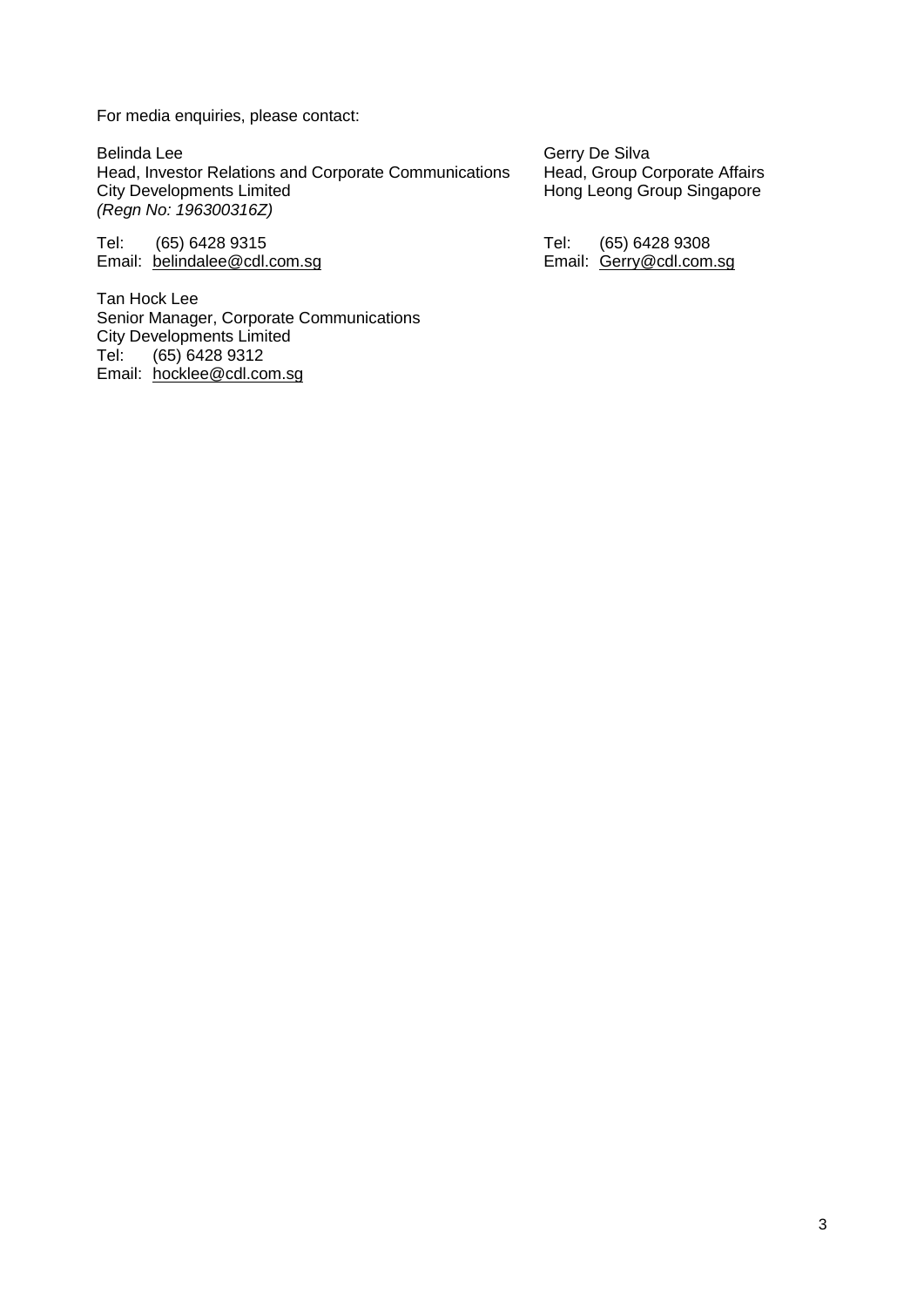# **FOREST WOODS**

THE GOOD LIFE JUST GOT BETTER

## **FACT SHEET**

| <b>DEVELOPMENT DETAILS</b>  |                                                              |                                                                           |
|-----------------------------|--------------------------------------------------------------|---------------------------------------------------------------------------|
| <b>Developer</b>            | Serangoon Green Pte Ltd                                      | (City Developments Limited, Hong Leong Holdings Limited and TID Pte. Ltd. |
|                             | joint venture)                                               |                                                                           |
| <b>Project Name</b>         | Forest Woods 森涛苑                                             |                                                                           |
| <b>Address</b>              | Lorong Lew Lian                                              |                                                                           |
| <b>Development Layout</b>   | Seven 12-storey blocks of apartments with over 60 facilities |                                                                           |
| <b>Tenure of Land</b>       | 99 years with effect from 5 February 2016                    |                                                                           |
| <b>Site Area</b>            | Approximately 14,001 square metres / 150,712 square feet     |                                                                           |
| <b>Number of Apartments</b> | 519                                                          |                                                                           |
| <b>Configuration/Sizes</b>  | 1-Bedroom + Study                                            | 506 - 517 square feet: 69 units                                           |
|                             | 2-Bedroom                                                    | $603 - 818$ square feet: 38 units                                         |
|                             | 2-Bedroom + Study                                            | 635 - 786 square feet: 76 units                                           |
|                             | 2-Bedroom + Study Premium                                    | $721 - 904$ square feet: 88 units                                         |
|                             | 3-Bedroom                                                    | 743 - 1,130 square feet: 133 units                                        |
|                             | 3-Bedroom Premium                                            | 969 - 1,184 square feet: 59 units                                         |
|                             | 4-Bedroom                                                    | $1,238 - 1,475$ square feet: 53 units                                     |
|                             | Penthouse                                                    | $2,045 - 2,185$ square feet: 3 units                                      |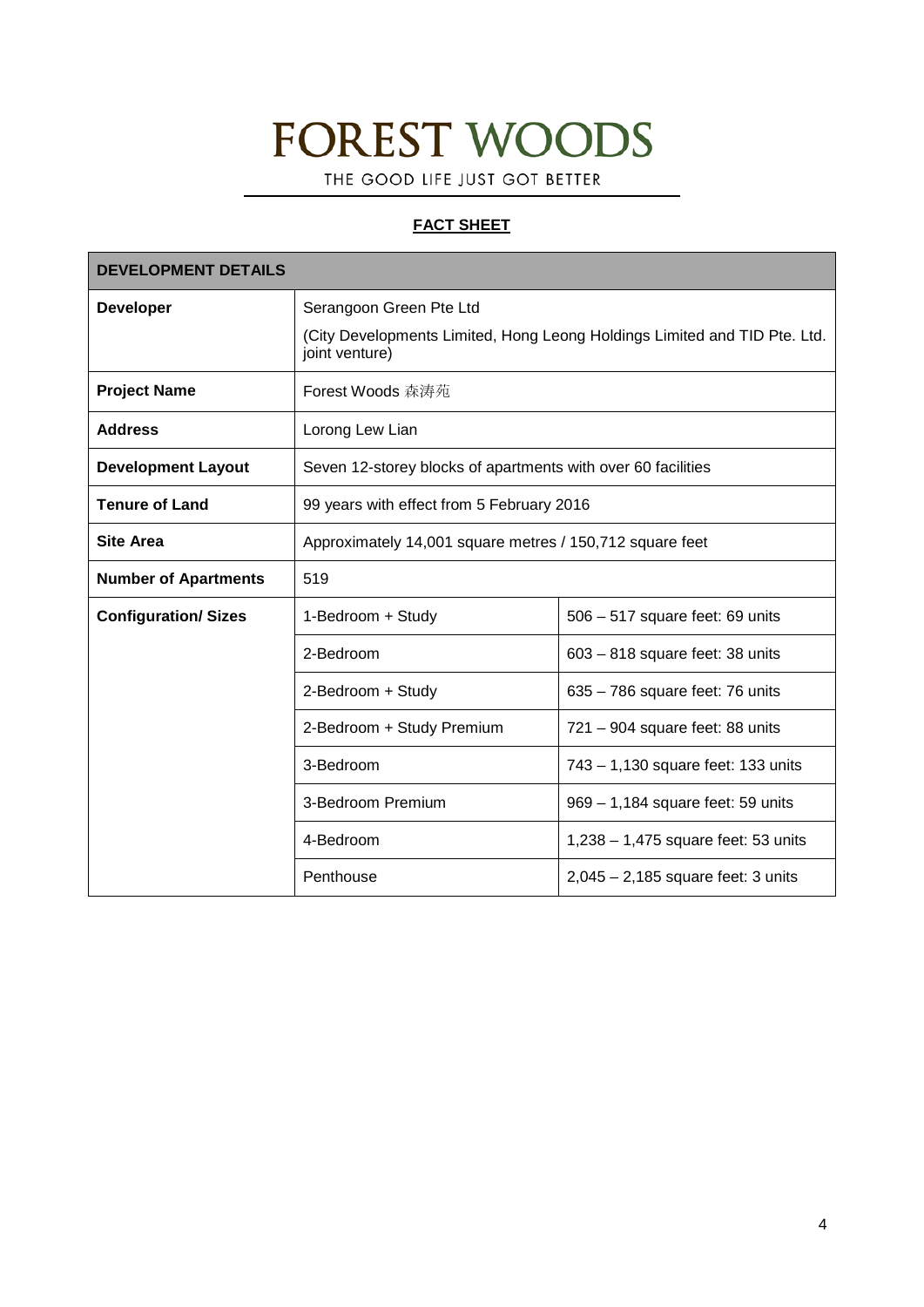| <b>Recreational Facilities</b> | <b>Entrance</b><br>1. Welcome Lobby<br>a. Residential Services<br>b. WIFI Lounge<br>2. Guard House<br>3. Arrival Plaza<br>4. Cascading Waterwall<br>5. Side Gate<br><b>Nature Zone</b>                                                                                                                                                                                                                      |
|--------------------------------|-------------------------------------------------------------------------------------------------------------------------------------------------------------------------------------------------------------------------------------------------------------------------------------------------------------------------------------------------------------------------------------------------------------|
|                                | 6. Green Stairway<br>7. Swing in the Woods<br>8. Garden Lounge<br>9. Garden Court<br>10. Walk in the Woods<br>11. Lounge Court<br>12. Sunken Garden<br>13. Green Water Cascade                                                                                                                                                                                                                              |
|                                | <b>Botanic Zone</b><br>14. Swing Courtyard<br>15. Mound Courtyard<br>16. Walk in the Garden<br>17. Eco Garden                                                                                                                                                                                                                                                                                               |
|                                | <b>Aqua Zone</b><br>18. Cozy Heated Pool<br>19. Spa in the Woods<br>20. Ion Spa Pool<br>21. Spa Alcove<br>22. Spa Lagoon<br>23. 50-metre Lap Pool<br>24. Pool Deck<br>25. Shallow Pool<br>26. Aqua Lounge<br>27. Lounge Pavilion<br>28. Yoga Lawn<br>29. Hammock Lawn<br>30. Changing Rooms with Steam Bath                                                                                                 |
|                                | <b>Adventure Zone</b><br>31. BBQ Pavilion 1<br>32. Rain Garden<br>33. BBQ Pavilion 2<br>34. Viewing Deck<br>35. Alfresco Lounge<br>36. Play House<br>37. Flying Fox<br>38. Sonic Play<br>39. Play Slide<br>40. See-saw<br>41. Puzzle Seat<br>42. Springer<br>43. 3G Fitness<br>44. Mound Playground<br>45. Kids' Splash<br>46. Kids' Pool<br>47. Golf Practice<br>48. Multi-purpose Court<br>49. Bike House |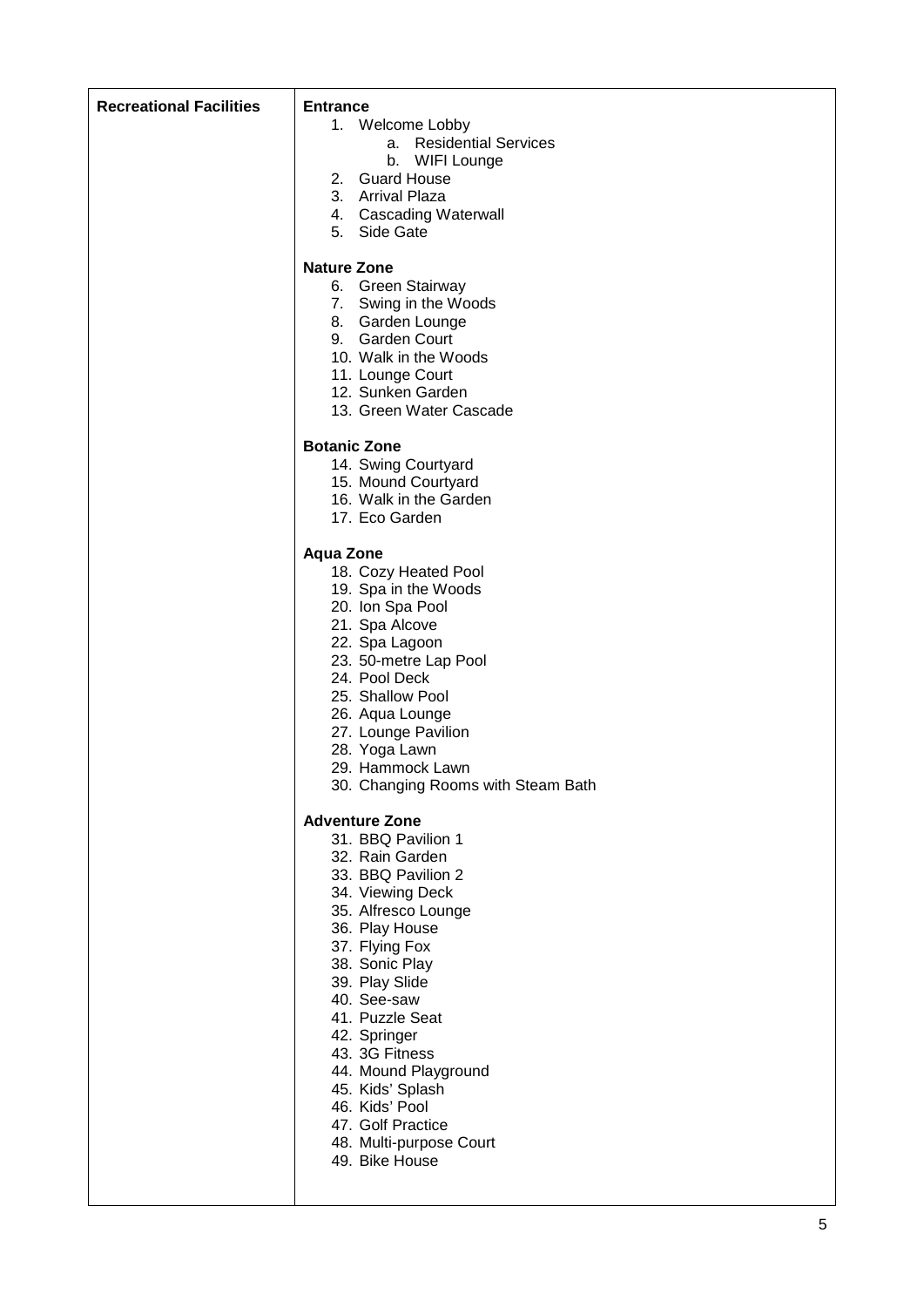|                             | <b>Sensory Garden Pods</b><br>50. Whistling Garden Pod<br>51. Colourful Garden Pod<br>52. Herbs Garden Pod<br>53. Scent Garden Pod<br><b>Recreation Pods</b><br>54. BBQ Party Pod |
|-----------------------------|-----------------------------------------------------------------------------------------------------------------------------------------------------------------------------------|
|                             | 55. Urban Farming Pod<br>56. Teppanyaki Dining Pod<br>57. Pets' Play Pod                                                                                                          |
|                             | <b>Clubhouse</b><br><b>Basement</b><br>58. Function Hall<br>59. Gourmet Hall                                                                                                      |
|                             | Level 1<br>60. Reading Lounge<br>61. Games Lounge<br>62. Karaoke/ Screening Lounge                                                                                                |
|                             | Level <sub>2</sub><br>63. Indoor Gymnasium                                                                                                                                        |
| <b>Estimated Completion</b> | 2021                                                                                                                                                                              |

| <b>CONSULTANTS</b>               |                                           |  |
|----------------------------------|-------------------------------------------|--|
| <b>Architect</b>                 | DCA Architects Pte Ltd                    |  |
| <b>Landscape Consultant</b>      | Salad Dressing Pte Ltd                    |  |
| <b>M&amp;E Engineer</b>          | Squire Mech Pte Ltd                       |  |
| <b>C&amp;S Engineer</b>          | <b>LSW Consulting Engineers Pte Ltd</b>   |  |
| <b>Quantity Surveyor</b>         | Arcadis: Langdon & Seah Singapore Pte Ltd |  |
| <b>Project Interior Designer</b> | Index Design Pte Ltd                      |  |

*All information contained in the Fact Sheet is current at time of release, and is subject to such changes as are required by the developer or the relevant authorities.*